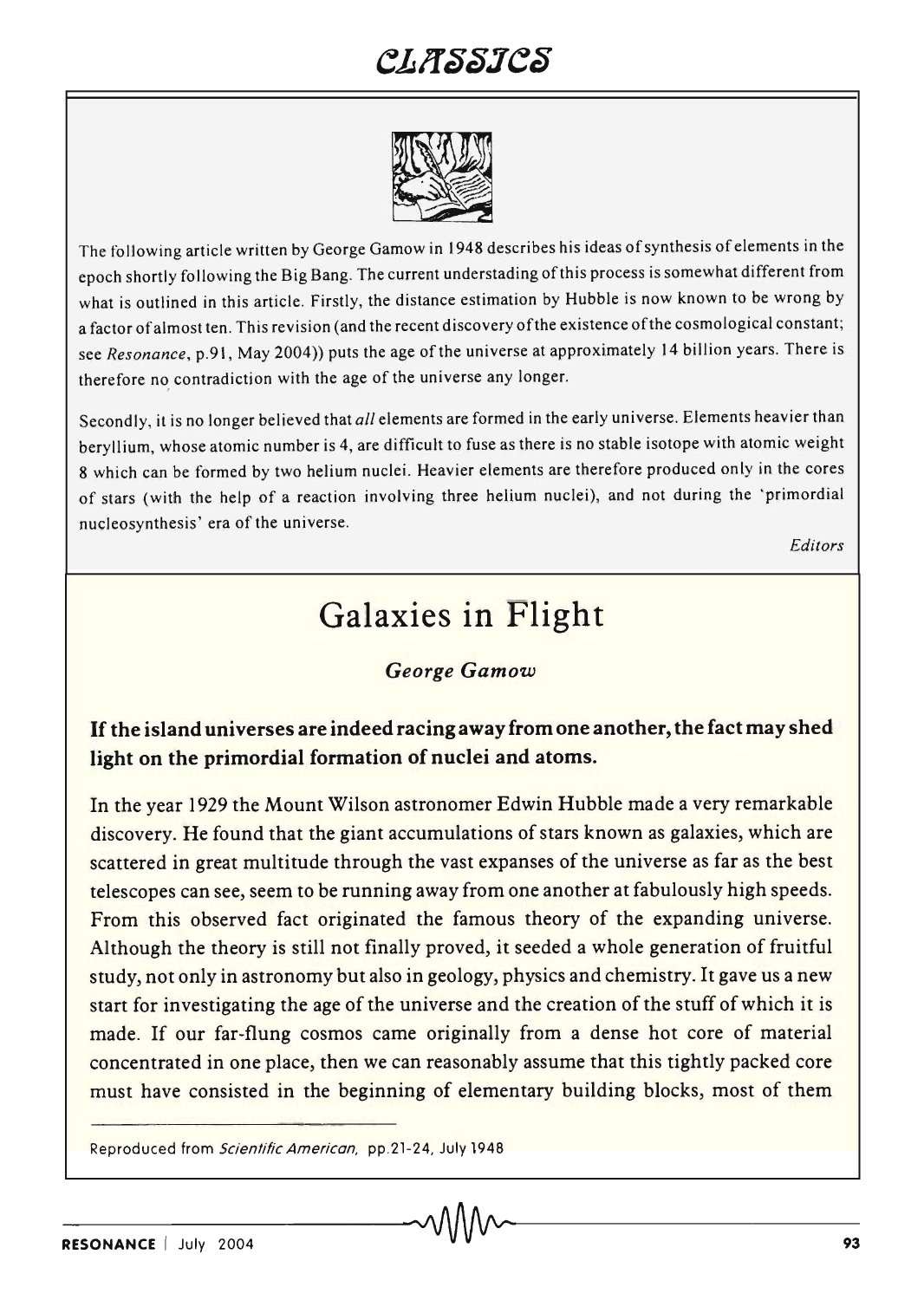probably neutrons, out of which all the chemical elements later were made. I shall discuss briefly some recent studies of this phase of the expanding-universe theory which have been made by Ralph Alpher, Hans Bethe and George Gamow. The main subject of this article, however, is the basic theory itself, and how it stands up today, 19 years after Hubble's discovery.

The idea of stellar galaxies is a comparatively recent discovery in astronomy. The celestial shapes that we now recognize as galaxies had been observed for a long time as faint nebulosities of various regular forms, but they were generally believed to be simply luminous clouds of gas floating in the spaces between the stars of the Milky Way. Observations with more powerful telescopes, however, resolved these "nebulosities" and showed that they were not clouds but huge collections of extremely faint stars. These giant stellar aggregates were far beyond the outer limits of our own stellar system, the Milky Way; in fact, it soon became clear that they formed systems very similar in shape and structure to the Milky Way galaxy itself.

The nearest and most familiar external galaxy is the great nebula in Andromeda, which can be seen with the naked eye as a faint, spindle-shaped speck of light in the upper part (from the Northern Hemisphere) of the constellation of Andromeda. Photographs made with large telescopes show that this galaxy has a rather complicated structure consisting of an elliptical center, or "galactic nucleus," and "spiral arms" flung into the surrounding space from the central body. The photographs also show two nearly spherical nebulosities close by, probably satellites of the central system.

Among the myriads of stars in the arms of the Andromeda Nebula are many pulsating ones, of the type called Cepheid variables. They brighten and fade in a regular rhythm, and their pulsation period provides a method of determining their absolute brightness. By comparing their apparent brightness (which depends on their distance from us) with their calculated absolute brightness, Hubble was able to prove that the Andromeda Nebula is some 680,000 light-years from the Milky Way. To a hypothetical observer in the Andromeda galaxy, the Milky Way would look much the same as the Andromeda system looks to us, except that the spiral arms of the Milky Way are somewhat more open. Our sun, with its family of planets, would be seen through a telescope within the Andromeda Nebula as a rather faint star near the end of one of the spiral arms, some 30,000 light-years from the Milky Way center.

The Galaxies generally are shaped like a discus. The Andromeda system looks like an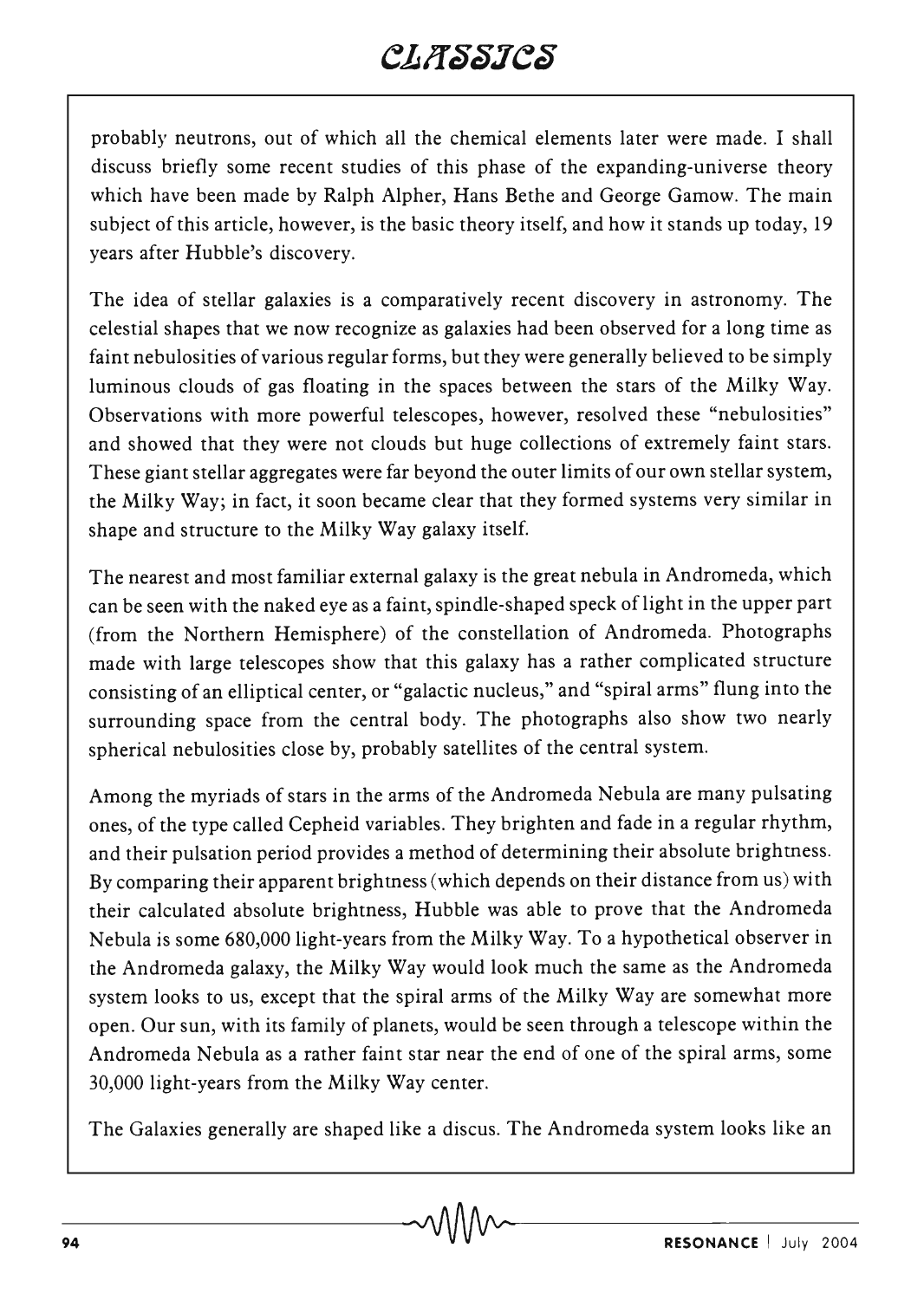elongated spindle to us because it is tilted to our line of sight, but there are many other galaxies that we see from the top or straight on edge. Most galaxies have the same sort of spiral arms as the Milky Way and Andromeda, but there are also some armless ones. Individual stars are much more difficult to distinguish in armless galaxies and in the nuclei of spiral ones than in the spiral arms. It was only several years ago that Walter Baade of the Mount Wilson Observatory succeeded in resolving these interior stars by using special photographic plates and carrying out the exposures with great care. His pictures revealed an unexpected fact: the stars forming the nuclear regions of spiral galaxies, and all stars of the armless galaxies, have very different physical characteristics from those in the spiral arms. The meaning of this difference in stellar population is not clear, but there is no doubt that it has an extremely important bearing on stellar and galactic evolution.

The galaxies are scattered more or less uniformly through space as far as our telescopes can probe. The average distance between neighboring nebulae is about two million light-years. The limit of our vision with the 100-inch telescope, the largest with which observations have yet been made, is about 500 million light-years. Hence in the observable region of space there are some 100 million galaxies. The new 200-inch telescope on Mount Palomar, which will double the distance we can see into space, may reveal an enormously larger number. Most galaxies are isolationist, dwelling in remote and solitary splendor, but we find a number that group themselves together to form more or less compact clusters. **In** the constellation of Corona Borealis, for example, there is a cluster containing some 400 galaxies. Our Milky Way is a member of a small cluster which embraces among others, the Andromeda Nebula and the two galaxies known as the Magellanic Clouds, which are of a relatively rare type that has no welldefined shape.

The distances of all but the nearest galaxies are so great that even the most powerful telescopes fail to resolve them into individual stars. Astronomers' calculations of their distances depend entirely on their apparent brightness. Hubble, studying a group of about 100 well-known neighboring galaxies, established the fact that on the average they were of about the same size and the same intrinsic luminosity. Using this standard, we can estimate the distances of remote groups of galaxies by comparing their mean apparent brightness with that of nearby galaxies whose distances are known. Such measurements give the value of 7.5 million light-years for the distance of one of the nearest groups of galaxies in Virgo. Similar galactic groups in the constellations of

 $\sim$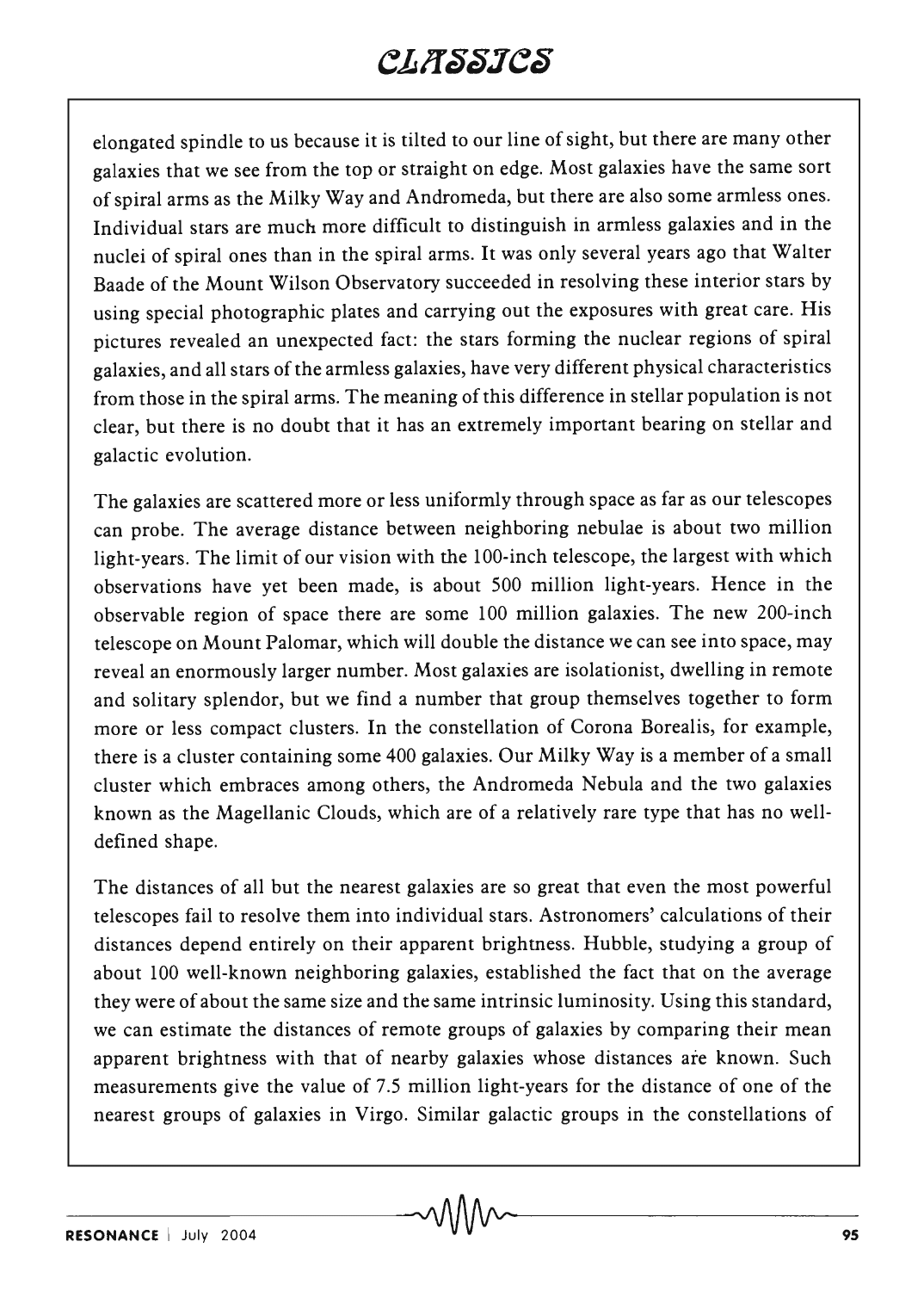Coma Berenices, Corona Borealis and Bootes are respectively 30 million, 100 million and 180 million light-years away.

Now what was it that gave Hubble the notion that the galaxies are running away from one another and that the universe is expanding? His basic discovery was made with that indispensable tool of the astronomer, the spectrograph, which analyzes the color components of the light coming from stars. Studying the spectra of distant galaxies, he noticed a curious fact: all the lines in their spectra, regardless of the wavelength or color of the line, were displaced toward the red end of the spectrum. Furthermore, the amount of this "red shift" was always directly proportional to the distance of the galaxy from us. The most natural explanation source of this shift was that the source of the light was moving away. This is the so-called Doppler effect, of which the classic and most familiar example is the change in pitch of a locomotive whistle as the train approaches us and then speeds away. A light wave, like a sound wave, appears to shift to a longer wavelength when it reaches us from a receding source. And the speed with which the source is moving away is directly proportional to the shift in wavelength. Since the red shift of the galaxies also varied as their distance from us, Hubble concluded that the speed of the receding stars was proportional to their distance; the farther away they moved from one another, the faster they traveled. The red shift of the most distant galaxies that have thus far been observed is 13 per cent, which suggests that they are receding from us at the terrific velocity of 25,000 miles per second.

You must not conclude from this that we stand at the center of the universe and that all the rest of it is running away from us. Picture a slowly inflated rubber balloon with a large number of dots painted on its surface. An observer on one of the spots would be under the impression that the other dots were racing away from him in all directions, and so indeed they would be, but the same thing would be true no matter which dot he was on. In the case of the galaxies, we are dealing with the effect of a uniform expansion throughout all of space.

If you pick an arbitrary point in space, say the earth, and divide the distance of a given galaxy by its recession velocity, you get a figure which represents the length of time that the galaxy has been receding from that point. The strange and wonderful consequence of Hubble's observations is that the figure will be the same no matter what pair of galaxies you pick. Thus it works out that at a fixed, calculable time in the past all the galaxies now so widely scattered were packed tightly together in one place. And the time figure you arrive at is the age of the universe, measured from that instant when the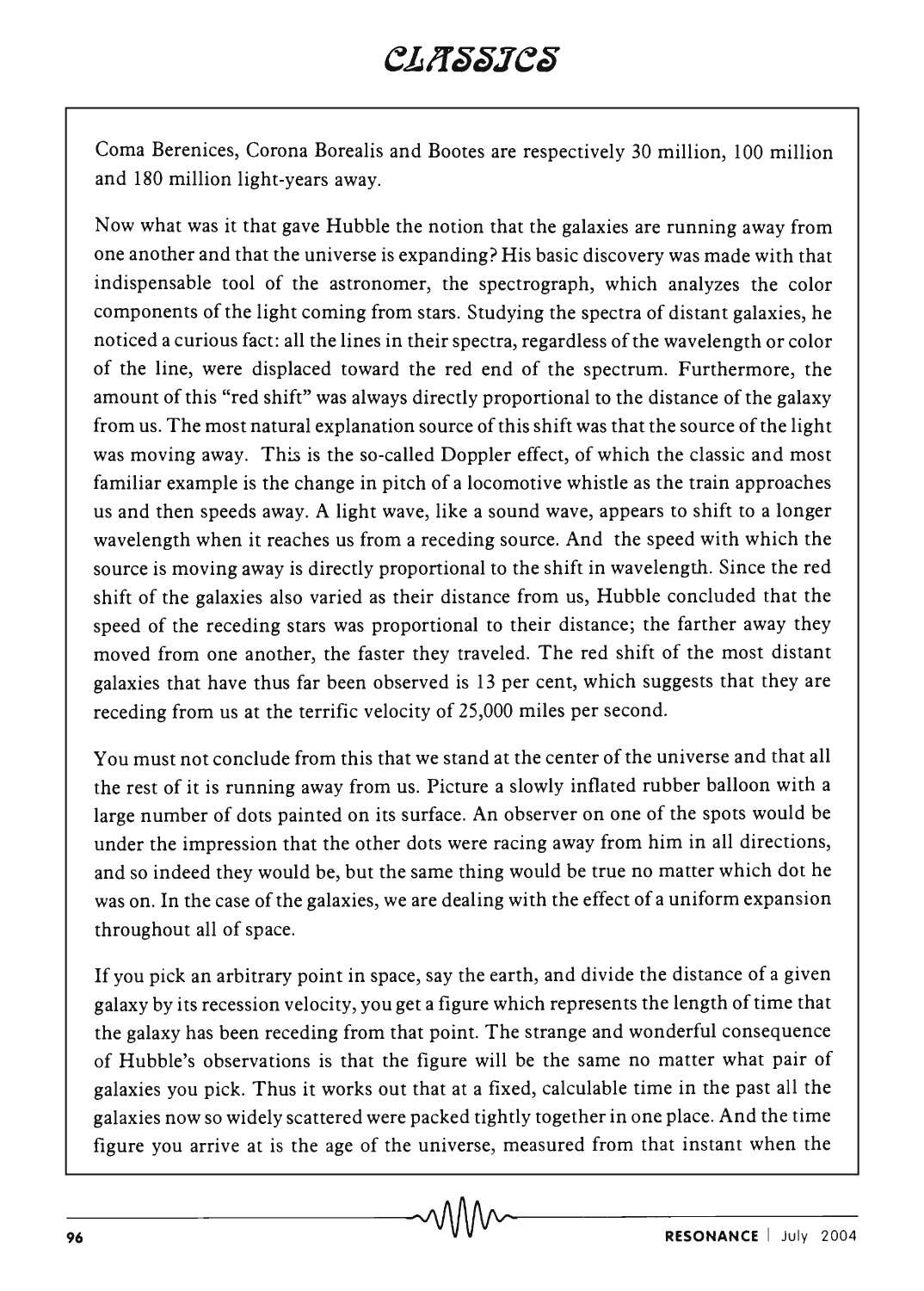original condensed lump of universal matter was torn apart by the primordial "explosion" that started its headlong expansion.

To get this figure, we must know the exact values for the distances and the recession velocities of distant galaxies. This is less simple than it sounds. The velocities, as we have seen, can be computed from the observed red shift and the distances, presumably, from the galaxies' apparent brightness. But there is a catch: the apparent brightness of the stars is affected not only by their distance but also by the fact that the light coming from them is redder, and therefore carries less energy than if the light source were stationary. To illustrate this, suppose for a moment that you are shot at by a gangster operating a submachine gun from the back window of a speeding car. Since the vehicle is receding, the bullets move more slowly toward you than they would from a stationary gun, and they strike your bullet-proof jacket with less energy. A receding light source produces exactly the same effect; its emitted light quanta strike the eye with less energy and therefore look redder than they should. An astronomer must make the same correction for the weakening of light intensity as a ballistics expert would make in estimating the muzzle speed of the bullets.

There is a further complication. If the submachine gun shoots, say, one bullet per second, its bullets will strike you at longer and longer intervals as the gun recedes, for each successive bullet will have farther to travel. Similarly, light quanta from receding stars enter the observer's eye with less frequency, and this fact calls for another correction of the observed brightness.

Applying both corrections, and taking the most accurate possible observations, Hubble calculated that the universe began to expand less than one billion years ago. This result stands in contradiction to geological evidence, which indicates that the age of the solid earth crust, estimated quite reliably from radioactive decay in the rocks must be at least two billion years. Since numerous pieces of evidence in various sciences support the two billion-year estimate. Hubble was forced to reconsider the expansion theory and consider the possibility that the red shift was due not to the normal Doppler effect but to some unknown physical factor which caused light to lose part of its energy during its long trip through intergalactic space.

Such a conclusion would ruin many beautiful scientific developments that have flowed from the hypothesis of the expanding universe. It would confront physicists with the difficult task of explaining the red shift in non-Dopplerian terms - which would seem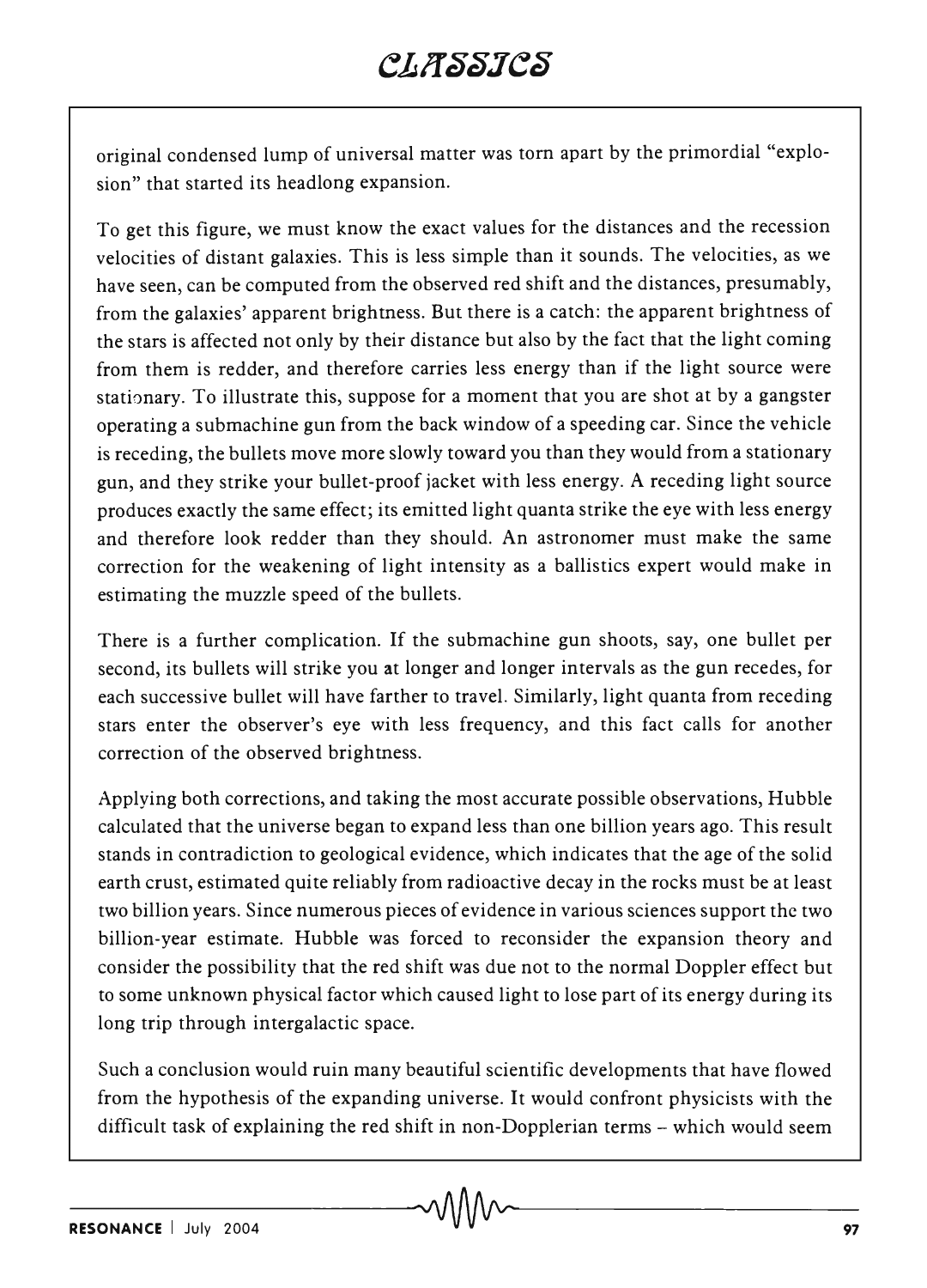to contradict everything we know at present about light. Fortunately there is a simple way out of the dilemma which is usually overlooked by the proponents of the "stop-theexpansion" point of view. The point is that Hubbles method of estimating the distances of faraway galaxies assumes that at the moment when they emitted their light they were just as bright as the galaxies we see closer at hand. It must he remembered, however, that the light we see from the distant galaxies was emitted at a fantastically distant time in the past; the light now coming to us from the Coma Berenices cluster, for example, started on its way some 40 million years ago, and the most distant galaxies used by Hubble in his studies are seen as they were almost half a billion years ago!

Do we have the right to assume that the galaxies, which are evolving like everything else in the universe, have kept their luminosity constant over such long periods of time? In view of the known facts about the evolutionary life of individual stars, which maintain their luminosity by the expenditure of nuclear energy, such an assumption would be very strange indeed. Actually, we can remove the entire difficulty in Hubble's time scale by remembering that the nuclear processes that fuel the stars are not endlessly selfperpetuating but are accompanied by a gradual dissipation of the originally available energy. The assumption that an average galaxy loses a mere five per cent of its luminosity in the course of 500 million years would bring the age of the universe to the two billion-year figure demanded by other astronomical, geological and physical evidence.

The conclusion finds confirmation in recent work by Joel Stebbins and A E Whitford at the Mount Wilson Observatory, who have studied the apparent luminosities of distant galaxies on special plates sensitive to red light. To everyone's surprise, they found these galaxies much brighter in the red part of the spectrum than they had previously appeared to be on ordinary photographic plates, which are sensitive mostly to the blue rays. It looked at first as if this phenomenon was due to the same kind of optical scattering which makes the sun look red during dust storms; light from the galaxies, it was thought, was reddened by the clouds of fine intergalactic dust through which it passed. Calculations showed, however, that to account for the observed reddening would take a fantastic quantity of dust  $-100$  times as much as the total amount of matter in the galaxies themselves. Such an assumption would come into serious conflict with many facts and theories about the structure of the universe.

It therefore seems more reasonable to suppose that the distant galaxies look redder simply because they actually were redder when they emitted the light which is now simply because they actually were redder when they emitted the light which is now<br>
<br> **WAN**<br> **RESONANCE** I July 2004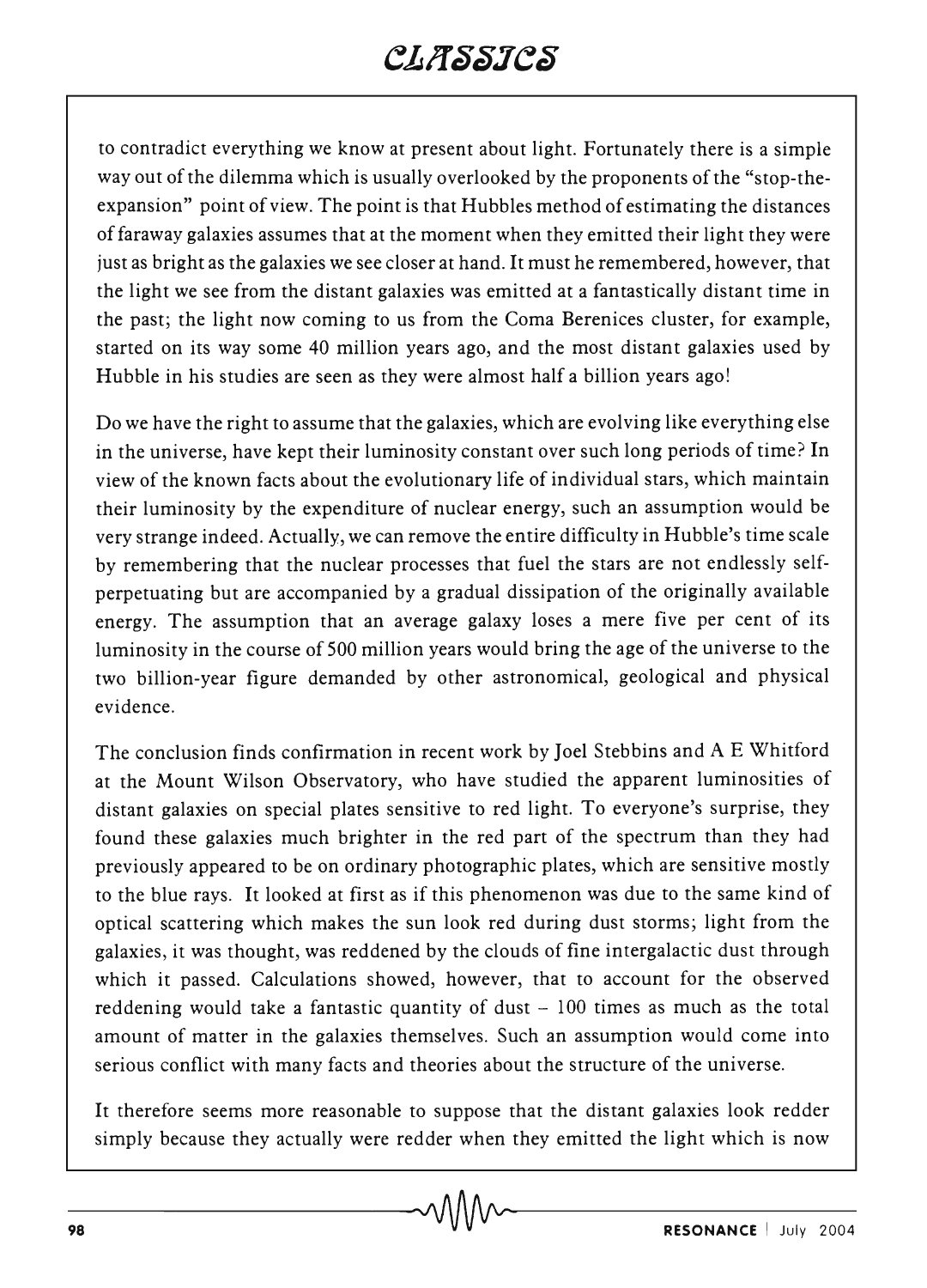reaching our telescopes. This could be explained if we assumed that young galaxies contain more red stars than more mature ones. Further studies by Stebbins and Whitford should yield important information about the evolutionary life of individual galaxies. Already they have demonstrated quite clearly the danger of building any conclusions on the hypothesis of constancy of galactic brightness.

Having made this fiery defense of the right of our universe to expand, let us consider the physical consequence of the expansion theory suggested at the beginning of this article. What physical process was responsible for the present relative quantities of the various chemical elements that make up the universe? Why, for example are oxygen. iron and silicon so abundant; and gold silver and mercury so rare?

We know that, except for the lightest elements (such as hydrogen, helium, nitrogen and carbon, involved in the sun's nuclear cycle), transformation of one atomic nucleus into another requires tremendous temperatures such as do not exist at the present time even in the hot interiors of the stars. Consequently there can not have been any revolutionary change in the relative abundance of the various elements since the expansion of the universe began. On the other hand there has been some change, for a number of atoms are radioactive and have gradually decayed into more stable elements.

Considering the latter case first, we note, for example, that the lighter isotope of uranium, U-235 (atomic bomb stuff) constitutes only .7 per cent of a given amount of uranium found in nature; the rest is the heavier isotope U-238. The half-life of U-235 is only.7 billion years while that ofU-238 is 4.5 billion years. If we make the reasonable

assumption that at the original formation of the universe both isotopes were produced in about equal amounts the age of the universe figures up to about four billion years. Similar calculations based on the naturally radioactive isotope of potassium relative abundance .01 per cent; half-lifebillion years) yields the figure of 1.6 billion years. While there is a discrepancy, both figures agree roughly in order of magnitude with the age of the

Elements are distributed in relative amounts according to the atomic weight. Author's theory coincides with elements observed in stars.